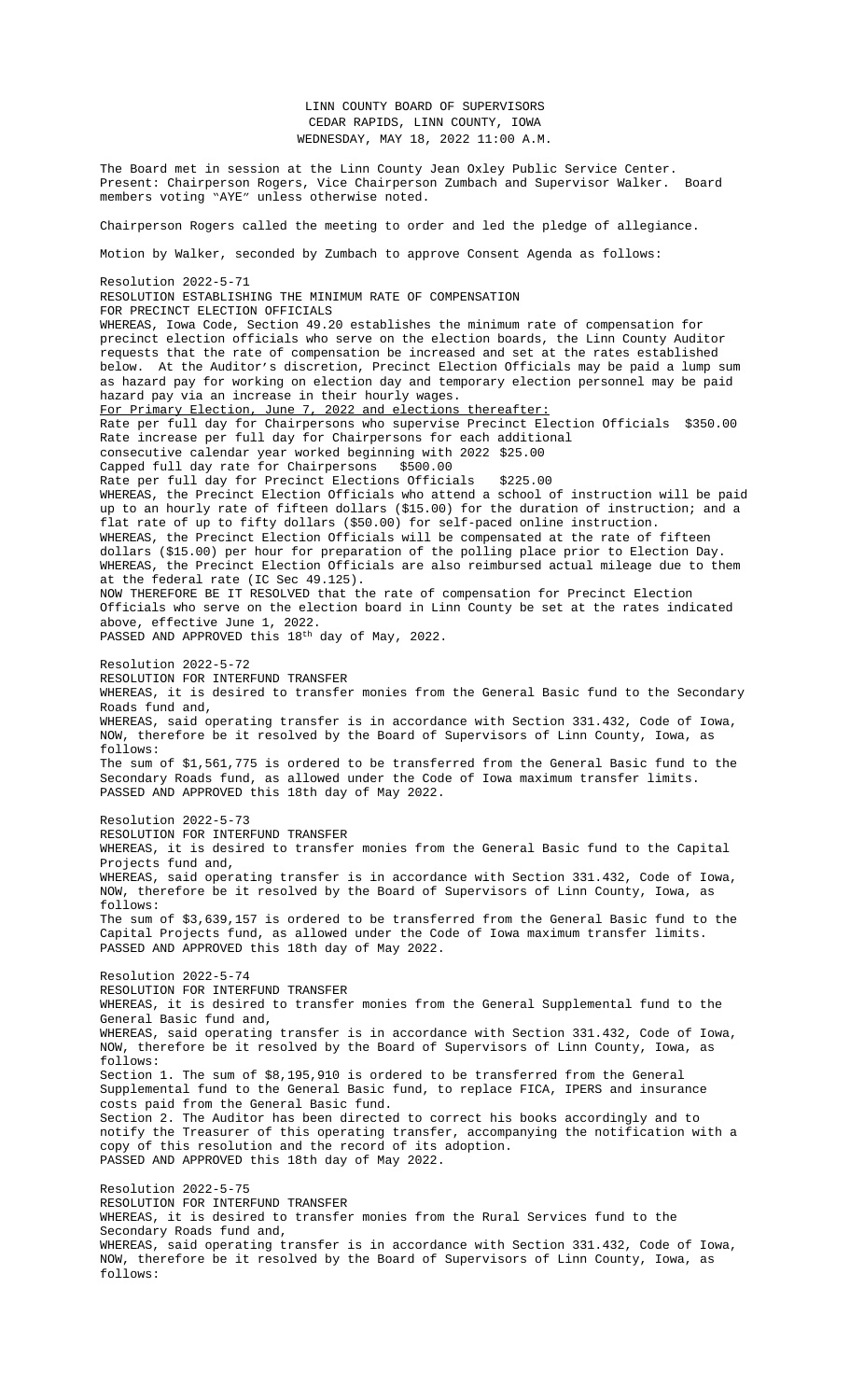follows: BANNOCKBURN ESTATES TENTH ADDITION TO LINN COUNTY, IOWA is Lot 10, Bannockburn Estates Second Addition to Linn County, Iowa as recorded in Book 1940, Pages 596-618 of the Records of the Linn County, Iowa Recorder on April 13, 1989, containing 3.02 acres, subject to easements, covenants and restrictions of record. The full text of the Resolution may be inspected in the Linn County Auditor's Office located at 935 Second Street SW, Cedar Rapids, Iowa, during regular business hours, 8:00 a.m. to 4:30 p.m. Monday through Friday or on the Linn County website at

## www.linncountyiowa.gov.

## Resolution 2022-5-77

A Resolution approving a final plat to be named Clinton Acres First Addition. The following description is a summary of Resolution No. 2022-5-77 as passed and approved by Linn County Board of Supervisors, effective May 18, 2022. Clinton Acres First Addition (Case # JF22-0011) to Linn County, Iowa, containing four (4) lots, numbered Lot 1 and Lot 2, lettered Outlot A and Outlot B, a subdivision of real estate located in the NWNW of Section 26, Township 84 North, Range 8 West of the 5th P.M., Linn County, Iowa, described as follows: Commencing as a point of reference at the N ¼ corner of said Section 26; thence S87°47'05"W along the north line of said NW¼ NW¼, 1690.91 feet to the east line of the West 16 rods of the East 40 Rods of said N ½NW¼ NW¼; thence S00°59'22"E along said east line, 50.52 feet to the south right of way line of Blairs Ferry Road and the Point of Beginning; thence continuing S00°59'22"E along said east line, 601.74 feet to the south line of said N ½NW¼ NW ¼; thence S88°03'52"W along said south line, 264.04 feet to the west line of the East 40 Rods of said N ½ NW¼NW¼; thence N00°59'22"W along said west line, 597. 76 feet to said north line; thence N87°12'11"E along said north line, 264.13 feet to the Point of Beginning, containing 3.63 acres.

The full text of the Resolution may be inspected in the Linn County Auditor's Office located at 935 Second Street SW, Cedar Rapids, Iowa, during regular business hours, [8:00 a.m. to 4:30 p.m.](http://www.linncountyiowa.gov) Monday through Friday or on the Linn County website at www.linncountyiowa.gov

## Resolution 2022-5-78

A Resolution approving a two-lot final plat to be named Dobson Parcel First Addition. The following description is a summary of Resolution No. 2022-5-78 as passed and approved by Linn County Board of Supervisors, effective May 18, 2022.

Dobson Parcel First Addition (Case # JF22-0008) to Linn County, Iowa, containing two (2) lots, numbered Lot 1 and Lot 2, a subdivision of real estate located in the NENE of Section 8, Township 86 North, Range 8 West of the 5th P.M., Linn County, Iowa, described as follows: Beginning at the Northeast Corner of Lot 2, Croxell First Addition to Linn County, Iowa; thence South 1 ° 01' 41" East 47 4.51 feet along the East line of said Lot 2 to the Southeast Corner thereof; thence South 89° 51' 39" West 612.64 feet along the South line of said Lot 2 to the Southwest Corner hereof; thence North 2° 21' 59" East 472.15 feet along the West line of said Lot 2 to the Northwest Corner thereof; thence North 89° 35' 27" East 584.65 feet along the North line of said Lot 2 to the point of beginning, containing 6.50 acres subject to covenants, easements and restrictions of record.

The full text of the Resolution may be inspected in the Linn County Auditor's Office located at 935 Second Street SW, Cedar Rapids, Iowa, during regular business hours, 8:00 a.m. to 4:30 p.m. Monday through Friday or on the Linn County website at www.linncountyiowa.gov.

[Resolution 2022-5-79](http://www.linncountyiowa.gov) PETITION for SUSPENSION of FISCAL 2023 / ASSESSMENT 2021 PROPERTY TAXES WHEREAS, the Linn County Board of Supervisors is this day presented with the attached petitions for suspension of taxes and/or special assessments pursuant to Section 427.9 of the Code of Iowa and; WHEREAS, the properties for which assessments against these Petitioners are made lie within Linn County and; WHEREAS, these Petitioners are unable to contribute to the public revenue by reason of age, infirmity, or both. NOW, THEREFORE, BE IT AND IT IS HEREBY RESOLVED by the Board of Supervisors, Linn County, Iowa, this date met in lawful session that the attached petitions be approved for the following Petitioners, parcels, and tax years:<br>PETITIONER PARCEL # TAX YE. PETITIONER PARCEL # TAX YEARS Special # Cogil, Margaret 14202-52007-01051 2021 The Linn County Treasurer is ordered to suspend the collection of taxes assessed against these Petitioners, their polls or estates, for the above parcels for the above tax years as indicated. Dated at Cedar Rapids, Linn County, Iowa, this 18th day of May, 2022.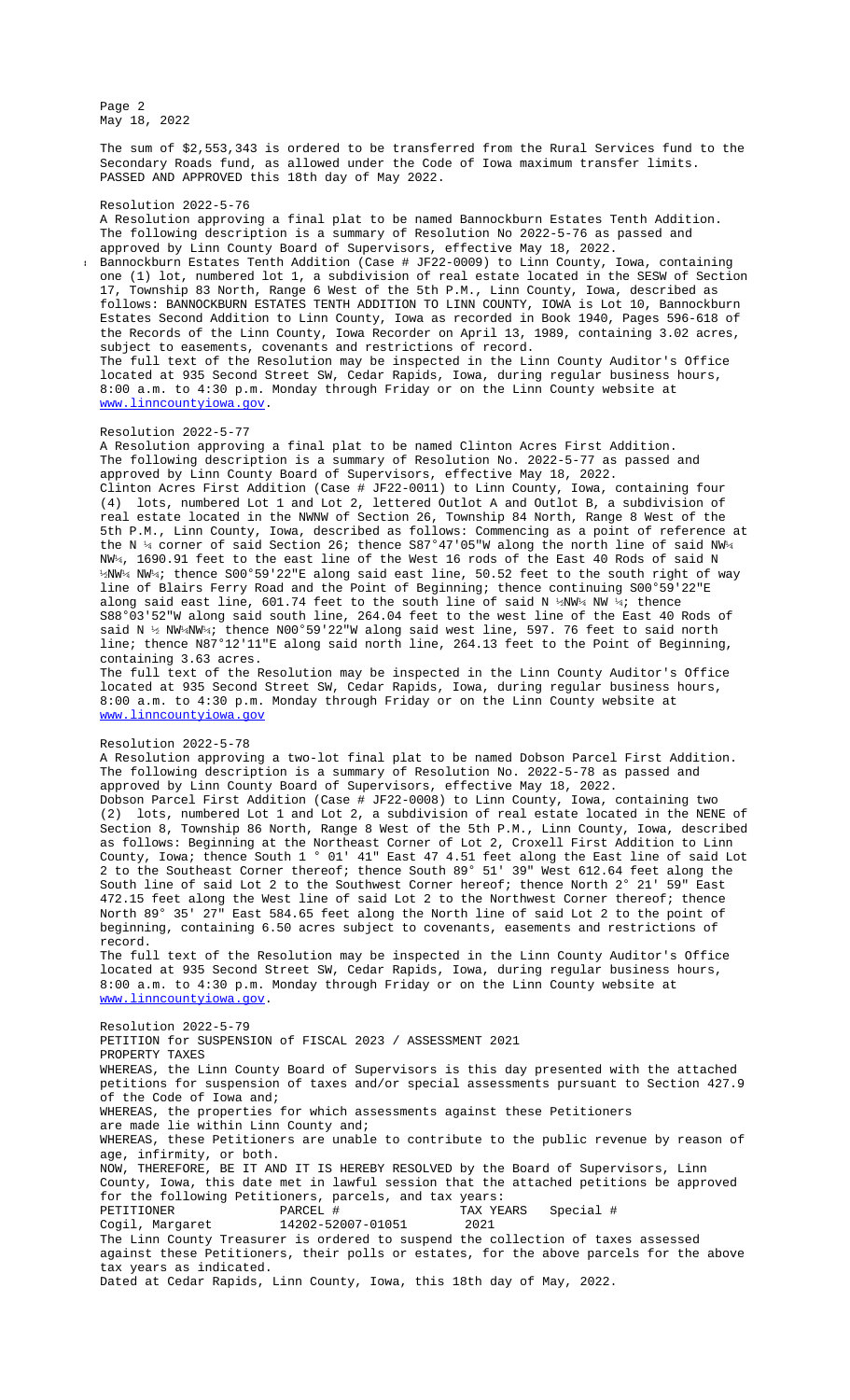County, Iowa, this date met in lawful session that the attached petitions be approved for the following Petitioners, parcels, and tax years: PETITIONER PARCEL # TAX YEARS Special # Becker, John 14292-53028-00000 2021 Corum, Kazuko 14243-55004-01000 2021 Davidson, Kenneth 7139D 2021<br>Faeth, Vikki 14233-28006-00000 2021 Faeth, Vikki 14233-28006-00000<br>Franks, Mable 14272-03020-00000<br>11221-01002-00000 Franks, Mable 14272-03020-00000 2021 Frazier, John 14204-04003-00000 2021<br>
Hadenfeldt, Larry 05092-88009-00000 2021 Hadenfeldt, Larry 05092-88009-00000 2021 Harnish, Cathleen 14231-52014-00000 2021 Langham, Portia 14201-01008-00000 2021 Lawrence, Irene 14082-26002-01001 2021 Null, Mary 13262-81002-00000 2021<br>Prenosil, Debra 13262-81002-00000 2021<br>Prenosil, Debra 470196N1519 2021 Prenosil, Debra 470196N1519 2021 Schirmer, Cathleen 14153-33001-00000 2021 Prenosil, Debra (1992)<br>Schirmer, Cathleen (14153-33001-00000 2021)<br>Seaborn, James (14352-26007-00000 2021) Thibodeaux, Ronald 14154-04002-00000 2021 Varvaris, Katherine 14143-83007-00000 2021 Wiltsey, George 04044-77003-00000 2021 The Linn County Treasurer is ordered to suspend the collection of taxes assessed against these Petitioners, their polls or estates, for the above parcels for the above tax years as indicated.

Dated at Cedar Rapids, Linn County, Iowa, this 18th day of May, 2022.

Approve a \$2,724.37 claim to buyout a farm lease for 8.4 acres of tillable land acquired by the County for District 1 Road shop and termination of the farm of lease.

Approve a budget allocation of \$40,000 to the Cedar Rapids Metro Economic Alliance and \$10,000 to the Marion Economic Development Corporation (MEDCO) from FY'23 approved \$50,000 budget line-item for economic development group membership/investments.

Approve and authorize Chair to sign a Consulting and Advisory Services Agreement between Linn County and collectively L&L Murphy, Associates and Grant Consulting LLC related to consulting and lobbying services for the term of July 1, 2021 through June 30, 2022 for \$60,000

Approve and authorize Chair to sign an American Rescue Plan Act (ARPA) Subaward Agreement between Linn County and the City of Central City for Marion Road Water Main Improvement Project in the amount of \$137,289.00.

Approve and authorize Chair to sign an American Rescue Plan Act (ARPA) Subaward Agreement between Linn County and the City of Fairfax for Water Supply System in the amount of \$425,000.00.

Approve and authorize Chair to sign an American Rescue Plan Act (ARPA) Subaward Agreement between Linn County [and the City of Wa](file:///C:\\Users\\AHoy\\AppData\\Local\\Microsoft\\Windows\\INetCache\\Content.Outlook\\M9Z7QANL\\Documents\\5-16%20&%205-18%20farm%20rent%20check%20and%20buyout%20proposal%20for%208.4%20acres%20district%201%20shop.pdf)lford for Wastewater Treatment Facility Improvements UV Disinfection Project in the amount of \$300,000.00.

Approve and authorize Chair to sign an American Rescue Plan Act (ARPA) Subaward Agreement between Linn County and the Discovery Living for Healthy, Safe Homes for Individuals with Intellectual Disabilities in the amount of \$50,000.00.

Approve and authorize Chair to sign a[n American Rescue Plan Act \(ARPA\) Subaward](file:///C:\\Users\\AHoy\\AppData\\Local\\Microsoft\\Windows\\INetCache\\Content.Outlook\\M9Z7QANL\\Documents\\5-16%20&%205-18%20Murphy%20and%20Grant%20Consulting%20and%20Advisory%20Services%20Agreement.pdf) Agreement between Linn County and the Willis Dady Emergency Shelter, Inc. for On-Site Mental Health Care for Individuals Experiencing Homelessness at Willis Dady Homeless Services in the amount of \$75,000.00.

Approve and authorize Chair to sign a renewal agreement with NetSuite at a total 60 month cost of \$1,064,271 to be invoic[ed annually, for Linn](file:///C:\\Users\\AHoy\\AppData\\Local\\Microsoft\\Windows\\INetCache\\Content.Outlook\\M9Z7QANL\\Documents\\5-18%20ARPA%20Subaward%20Agreement%20-%20CENTRAL%20CITY%20-%20signed.pdf) County's enterprise resource planning system.

Approve and authorize Chair to sign a renewal agreement with GovSense at a total 60 month cost of \$337,500 to be invoiced [annually, for P](file:///C:\\Users\\AHoy\\AppData\\Local\\Microsoft\\Windows\\INetCache\\Content.Outlook\\M9Z7QANL\\Documents\\5-18%20ARPA%20Subaward%20Agreement%20-%20Fairfax%20-%20Signed.pdf)rojects and Grants, Public Health's permitting system and system support.

Approve and authorize Chair to sign FY22 Decat Contract # DCAT4-22-035, Professional Development trainings and Coordinatio[n Services, 1st](file:///C:\\Users\\AHoy\\AppData\\Local\\Microsoft\\Windows\\INetCache\\Content.Outlook\\M9Z7QANL\\Documents\\5-18%20ARPA%20Subaward%20Agreement%20-%20Walford%20-%20signed.pdf) Amendment, between the Linn County Board of Supervisors and the Department of Human Services.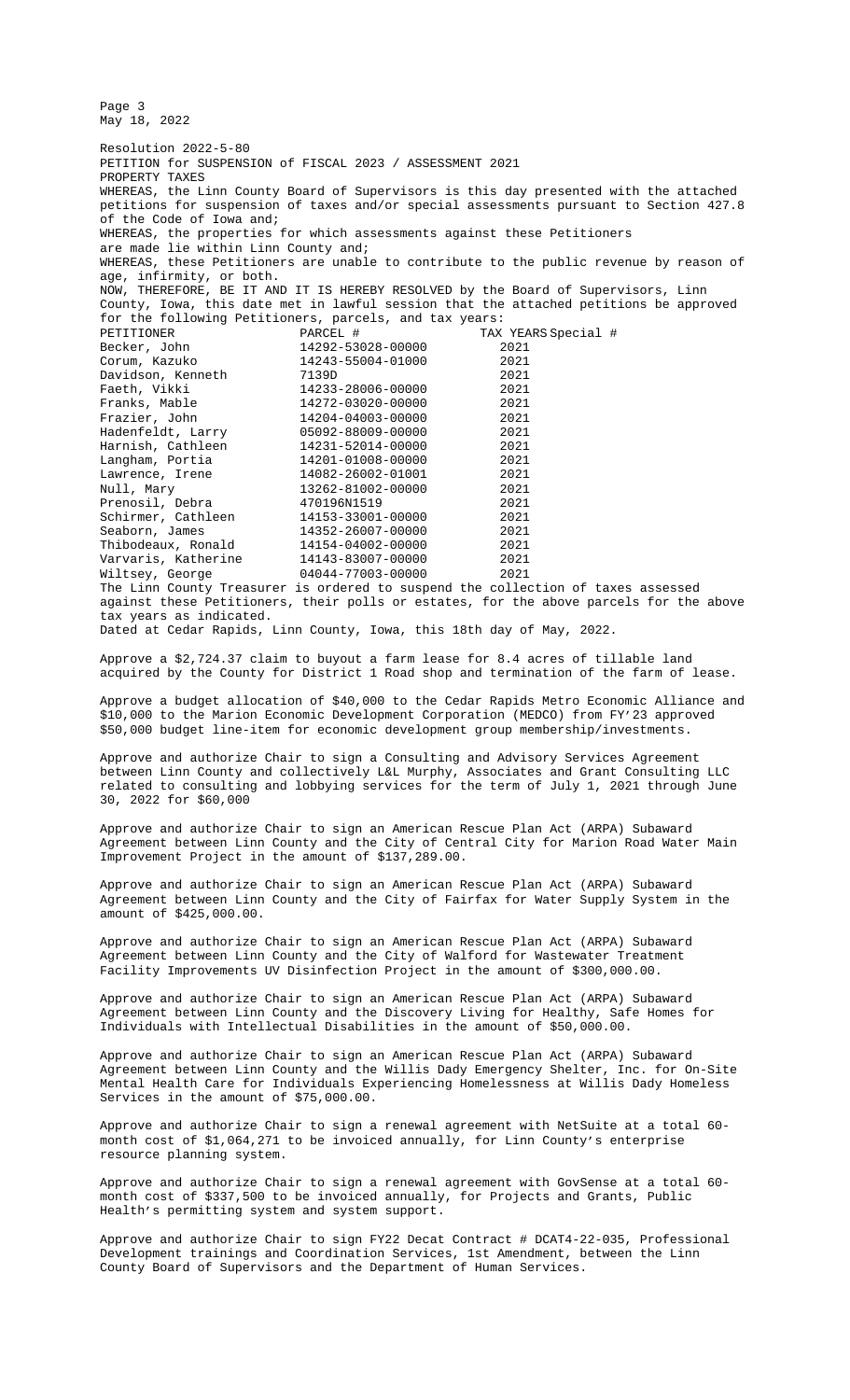total amended contract total equaling \$868,966.

Approve and authorize Chair to sign a Wellmark Blue Cross Blue Shield Insurance Fiscal Year 2023 Renewal effective July 1, 2023

Approve and authorize Chair to sign a Delta Dental Insurance Fiscal Year 2023 Renewal effective July 1, 2023

Approve and authorize Chair to sign Health Solutions Wellness Rewards Renewal effective July 1, 2023

Approve and authorize Chair to s[ign Adopt-A-Roadside for T](file:///C:\\Users\\AHoy\\AppData\\Local\\Microsoft\\Windows\\INetCache\\Content.Outlook\\M9Z7QANL\\Documents\\5-18%205th%20Amendment%20-%20DCAT4-18-016%20Staff.rtf.pdf)roop 214 to adopt Wright Brothers Blvd from Club Road to Spanish Road.

Approve and authorize Chair to sign a Fiscal Year 2023 Transit Purchase of Se[rvice](file:///C:\\Users\\AHoy\\AppData\\Local\\Microsoft\\Windows\\INetCache\\Content.Outlook\\M9Z7QANL\\Documents\\5-18%207th%20Amendment%20-%20DCAT4-19-066%20CPPC.pdf)  Contract between East Central Iowa Council of Governments (ECICOG) and Linn County to provide public transit effective July 1, 2022

Approve purchase order PO299 to Solutions Management Group for on-site services for DocuWare upgrade for the IT Department In the amount of \$11,625.00

Motion by Rogers, seconded by Walker to approve claims (including void/reissue) for AP checks #71007023-#71007099 in the amo[unt of \\$134,713.67 and AP ACH in](file:///C:\\Users\\AHoy\\AppData\\Local\\Microsoft\\Windows\\INetCache\\Content.Outlook\\M9Z7QANL\\Documents\\5-16%20&%205-18%20FY23%20Wellmark%20BCBS%20Renewal.pdf) the amount of \$1,392,321.15 for a total of \$1,527,034.82.

Brent Oleson, Deputy Dir. of Policy & Community Relations, discussed setting a public hearing for June 6, 2022 at 11 a.m. f[or conveyance by gift of real estate parc](file:///C:\\Users\\AHoy\\AppData\\Local\\Microsoft\\Windows\\INetCache\\Content.Outlook\\M9Z7QANL\\Documents\\5-16%20&%205-18%20FY23%20Delta%20Dental%20Renewal.pdf)el owned by Linn County in Hull's 3rd.

Motion by Rogers, seconded by Walke[r to set public hearing for June 6, 2022 at](file:///C:\\Users\\AHoy\\AppData\\Local\\Microsoft\\Windows\\INetCache\\Content.Outlook\\M9Z7QANL\\Documents\\5-16%20&%205-18%20FY23%20Health%20Solutions%20Mast%20Agreement%20Schedule%20A.pdf) 11 a.m. for conveyance by gift of real estate parcel owned by Linn County described as Hull's 3rd Out Lot C N' S 59' Lot 9 & N 1' S 59' W 24' [STR/LB 10 to City](file:///C:\\Users\\AHoy\\AppData\\Local\\Microsoft\\Windows\\INetCache\\Content.Outlook\\M9Z7QANL\\Documents\\5-18%20Adopt-A-Roadside%20-%20Troop%20214.pdf) of Cedar Rapids.

Discussion: Oleson added that most of the land is owned by City of Cedar Rapids and reverted to the county in the 1960's.

VOTE: All Aye

Motion by Rogers, seconded by Walker to approve upon third and final consideration ordinance 9-5-2022 rezoning case JR22-0006, request by Anthony Clinton, owner, to rezone approximately 3.63 acres located at 8717 Blairs Ferry Rd, from the RR3 (Rural Residential 3-Acre) zoning district to the USR (Urban Services Residential) zoning district.

Chairperson Rogers stated that he is supportive of signing the letter of intent for Foundation 2 due to the sensitive nature and timing for real estate.

Motion by Rogers, seconded by Walker to authorize Chair to sign a letter of intent committing the Linn County Board of Supervisors to fund Foundation 2's total request of \$2 million for the purchase and renovation of a building as outlined in their round one American Rescue Plan Act (ARPA) application.

Motion by Rogers, seconded by Walker to open public hearing for FY22 proposed budget amendment.

Sara Bearrows, Budget Dir., discussed the budget amendment. Proof of publication was presented. There were no oral or written objections. She noted that there have been some changes in trend due to the move from cash to accrual basis accounting adjustments. Also, labor agreements take place in June instead of September.

[Wendy Hartman, Cedar Rapids, asked if the ARPA funds are factored into](file:///C:\\Users\\AHoy\\AppData\\Local\\Microsoft\\Windows\\INetCache\\Content.Outlook\\M9Z7QANL\\Documents\\5-18%20(3rd)%20Clinton%20Acres%20First%20Addition%20Rezoning%20Resolution.pdf) next year's budget and Bearrows responded that was handled in a previous amendment as well as in the FY23 budget (increase in grant revenue and expenditures).

Motion by Rogers, seconded by Walker to close public hearing.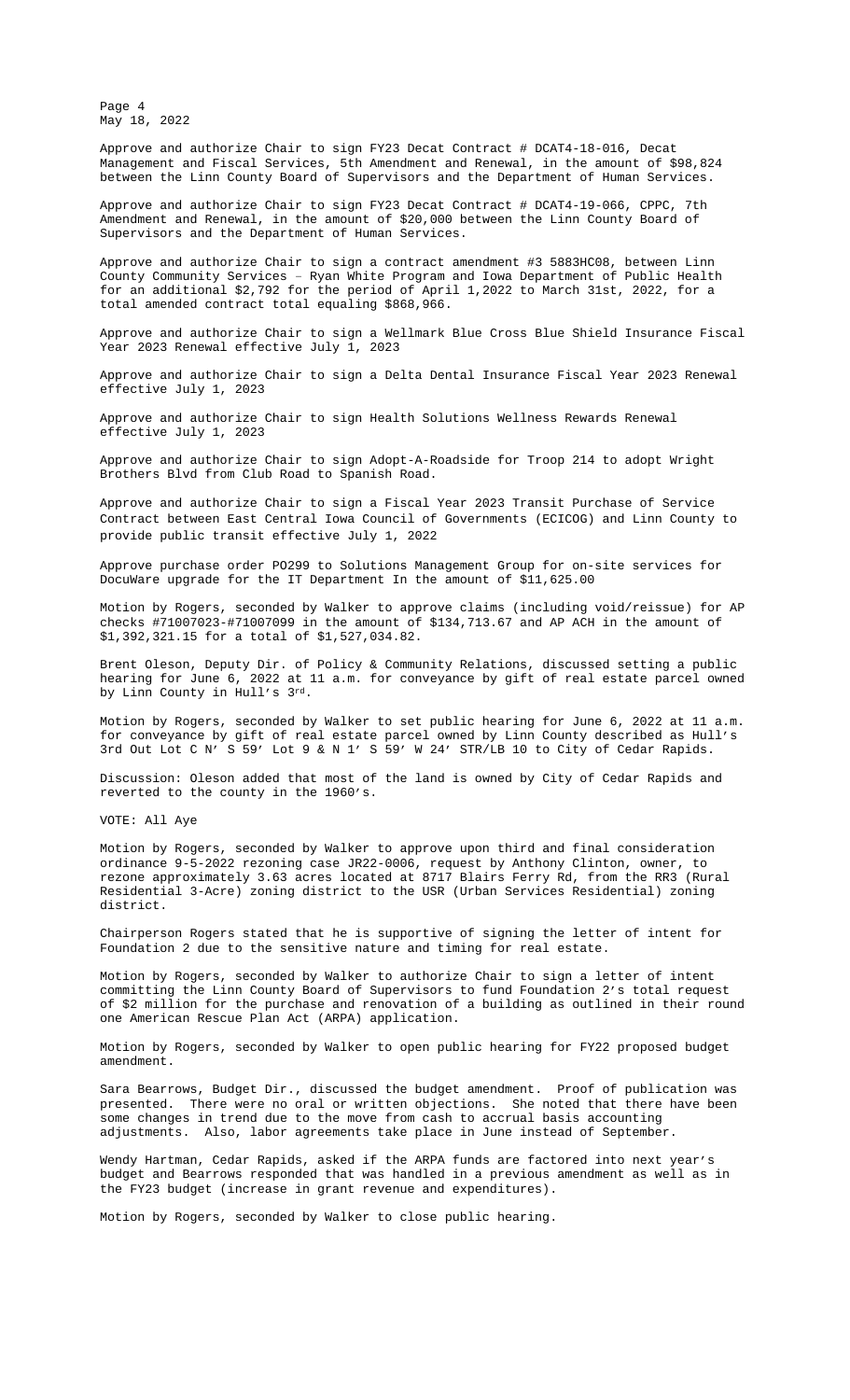Page 5 May 18, 2022

Motion by Rogers, seconded by Walker to approve resolution 2022-5-81 FISCAL YEAR 2022 BUDGET APPROPRIATIONS Expenditures cannot exceed the following fiscal year 2022 appropriations by organization: 1 BOARD OF SUPERVISORS  $$35,789,967$ 2 AUDITOR 2,996,768 3 RECORDER 1,577,261 4 TREASURER 3,594,219 5 COUNTY ATTORNEY 6,658,083 6 IT 4,292,477 9 RISK 330,351 10 CIVIL SERVICE 2012 17,904 11 HUMAN RESOURCES 1,160,570 12 FACILITIES 3,002,036 13 FACILITIES - BOARD BUILDINGS 1,238,172 14 FINANCE & BUDGET 210,887 16 PURCHASING 479,562 21 SHERIFF 27,750,373 24 MEDICAL EXAMINER 736,800 27 COURT EXPENSE 27 COURT 2001 12:00 12:00 12:00 12:00 12:00 12:00 12:00 12:00 12:00 12:00 12:00 12:00 12:00 1 29 JUVENILE JUSTICE 20 195,300 30 DHS - STATE WELFARE 317,077 33-34 LCCS 17,879,518 35 YOUTH SERVICES 4,465,117 36 VETERAN AFFAIRS 544,197 37 PUBLIC HEALTH 7,564,741 40 PLANNING & DEVELOPMENT 1,666,074

- 
- 42 LIFTS 2,166,765 45 SOIL CONSERVATION 194,502
- 46 CONSERVATION 14,212,858
- 61 ENGINEER 26,421,121
- 65 CIP 6,241,583
- 86 BONDS 5,801,776

Public Comment: Wendy Hartman, Cedar Rapids, asked how far in advance the agenda for today's meeting was made available online. She also questioned the amount of the annual contract for L & L Murphy, Associates and Grant Consulting LLC from Monday's meeting. Hartman added that Monday the Board discussed video conferencing at the jail and asked if that means there will no longer be in person visits going forward. There has been a lot of talk lately about mental health and she wonders how that would affect the inmates and their families mental health.

\$ 177,063,559

Ben Rogers, speaking as Supervisor, clarified that agendas are published at least 24 hours in advance as required by law. The annual contract is \$60,000/year for the county's lobbyists. Rogers added that he isn't sure if video visitation would be a hybrid model and would need to check with the Sheriff.

Board Member Reports: Supervisor Walker met with Erin Foster regarding Access Center experiences; met with representative from Peninsula Gaming yesterday regarding the progress of their pending application; met with Amanda Zorn regarding Henry Davidson Youth Center Scholarship Program; attending Courts Coalition meeting later today; will be attending the Smart Cities Smart Counties Conference Monday-Wednesday next week (will call into meetings); Learning Institute next week; attended Unsnapping event last Saturday as well as the It Takes a Village event at the Harris Building.

Supervisor Zumbach highlighted that there was a Secondary Roads issue regarding bridges and sand that was brought to his attention this week and it was addressed and taken care of that day.

Chairperson Rogers stated that his calendar of events is somewhat similar to Supervisor Walkers; one on one meeting with representatives from Peninsula Gaming regarding their application; participated in Solid Waste Agency Board meeting; monthly Area Substance Abuse Council meeting; met with representatives of the Recovery Center this morning; at 2 p.m. today there will be a statewide celebration of Access Centers in Iowa City.

The Board received and placed on file correspondence from the City of Cedar Rapids regarding a voluntary annexation and a proposed annexation moratorium agreement.